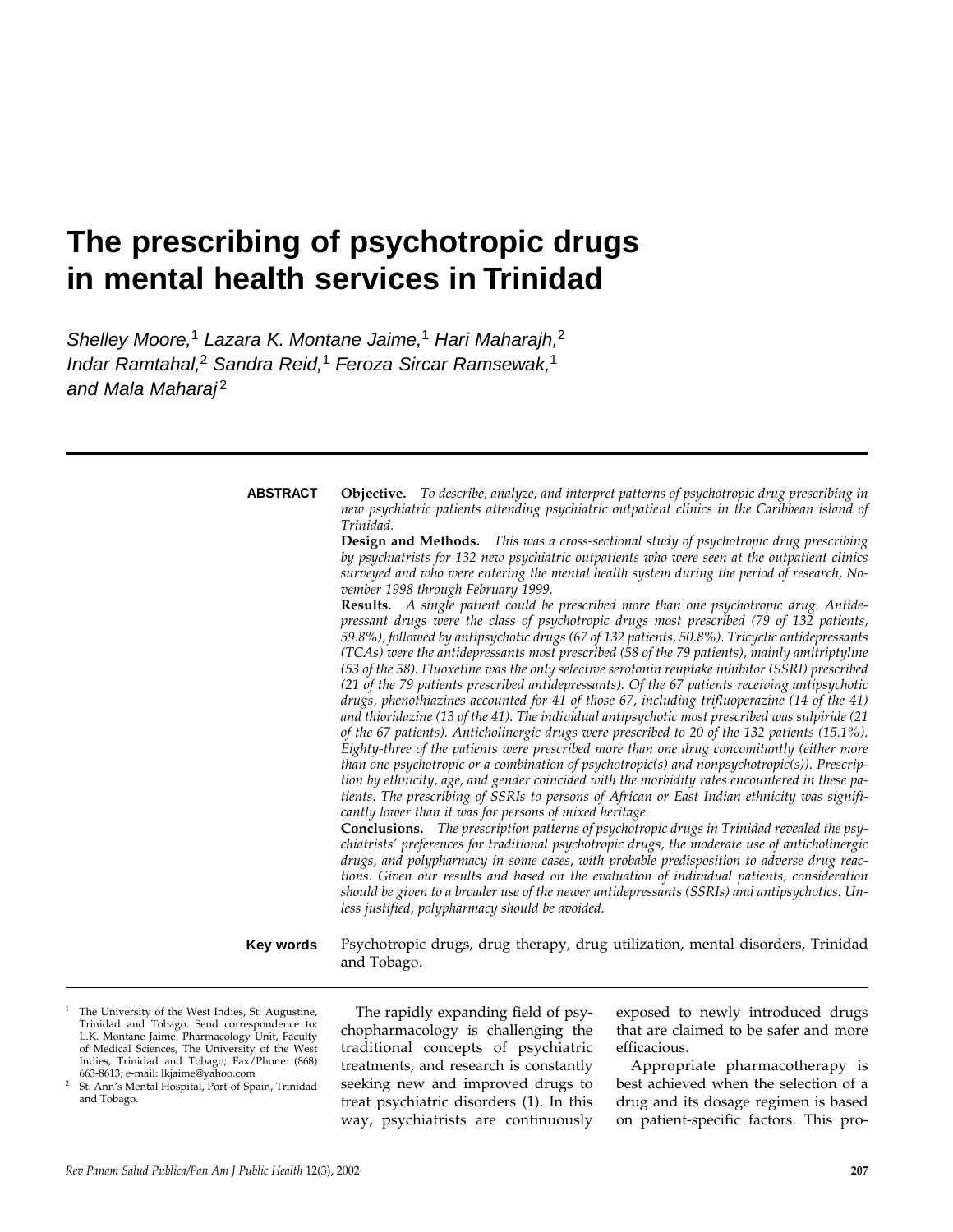cess must include taking complete current-drug and coexisting-disease histories in order to avoid possible drug-drug interactions and adverse effects. In addition, socioeconomic and demographic factors must be taken into consideration in order to ensure patient compliance and success of therapy. Besides rational considerations, the use of psychotropic drugs may also be determined by social, psychological, and cultural motives that can shape the therapeutic behavior of psychiatrists as well as the drug preferences of patients (2).

Before this study, no researchers had looked at these various psychopharmacology issues in the Caribbean island of Trinidad. Our objective was to describe, analyze, and interpret patterns of psychotropic drug prescribing in new psychiatric patients who were attending psychiatric outpatient clinics in Trinidad.

#### **MATERIALS AND METHODS**

We performed a cross-sectional survey of psychotropic drug-prescribing practices in new patients attending seven mental health outpatient clinics in Trinidad. Trinidad is the southernmost island of the Lesser Antilles. It is also the larger and more-populous of the two islands that make up the country of Trinidad and Tobago. The total population of the country is around 1.3 million, with some 96% of these persons living in Trinidad. Trinidad has a multiethnic society, mainly composed of people of African heritage (39.6%) or of East Indian heritage (40.3%). The remainder of the population is of White, Chinese, or mixed ancestry.

The seven outpatient clinics studied are part of the public health care system in Trinidad, which provides care at no cost to the patients. There are also private clinics with pharmacy facilities as well as private pharmacies, but these are not free of charge. All drugs are available in the private sector, but only those subsidized by the government are available in the public system.

All the data for our study were gathered by one of the researchers (S.M.), who was present during the interviews that the clinic psychiatrists conducted with all of the psychiatric patients attending one of the clinics for the first time. The data were collected from 10 November 1998 through 12 February 1999. Our study only included patients 15 years and over since patients under 15 years of age are not treated in the outpatient clinics but are instead referred to Child Guidance services.

The information collected included sociodemographic characteristics such as age, gender, ethnicity, educational level, and occupation. "Ethnicity" was determined on the basis of the patient having at least three of four grandparents from the same ethnic group. Toxic habits (such as smoking and illicit drug use) and coexisting diseases were also recorded. Drug information involved all drugs indicated for the psychiatric disorder as well as for any other medical reason. Immediately after the interview, the researcher reviewed the medical notes written by the psychiatrist in order to ensure that the information gathered was accurate. In addition, to check on information about any other drugs already being taken that the psychiatrist had not asked about, the researcher briefly interviewed the patient after the psychiatrist's interview and recorded any additional information provided.

All the patients were able to answer the questions that the psychiatrist asked. In addition, the family members of some patients were present and could verify the information that the patient had given. No patient refused to answer any of the questions.

The lists of psychotropic drugs available during the period of research were obtained from the head pharmacist of each of the pharmacies from the seven clinics studied. We only considered clinically significant drug interactions (3). The classification of drug-drug interactions was based on: a) potential harm to the patient, b) frequency and predictability of occurrence, and c) degree and quality of documentation. Highly clinically significant interactions refer to those of

great potential harm to the patient, that occur frequently, and that are well documented. Moderately clinically significant interactions are those that are of moderate potential harm, that do not occur as frequently as the previous group, and that are not so completely documented (3).

## **Statistical analysis**

We entered and analyzed our data using Epi Info version 6.02 computer software (Centers for Disease Control and Prevention, Atlanta, Georgia, United States of America). The chisquare test was used to find any differences in the use of the various psychotropic drugs by ethnicity, age group, or gender. Age was arranged in four groups: 15–19, 20–39, 40–59, and 60+ years. The differences were considered statistically significant when  $P < 0.05$ .

## **RESULTS**

A total of 168 new psychiatric patients attended the seven psychiatric outpatient clinics during the period of research. Out of those 168, 36 patients were excluded, leaving 132 patients in our sample. Some of the 168 patients were eliminated due to age (i.e., less than 15 years old). Others were excluded for being recommended for hospitalization and treatment as inpatients, rather than as outpatients who would be prescribed medication at the initial psychiatric assessment.

## **Patient characteristics**

Table 1 shows the distribution of the different sociodemographic characteristics of the 132 patients in the studied population. By ethnicity, the single largest group were persons of East Indian ancestry. The largest group by age were those from 20 to 39 years old. Women outnumbered men by a wide margin.

With respect to marital status, the studied population had an almost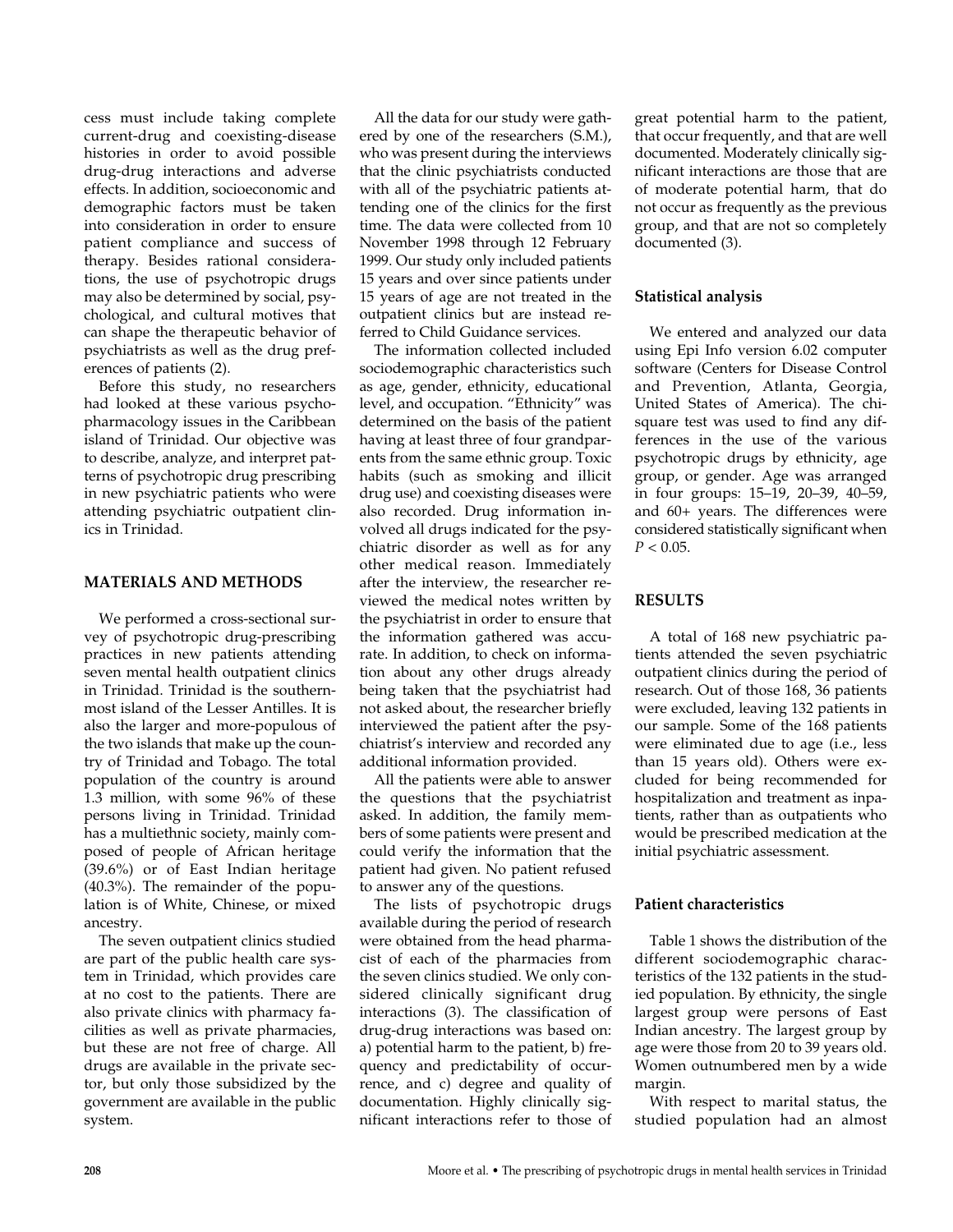| <b>TABLE 1. Sociodemographic characteristics</b> |
|--------------------------------------------------|
| of 132 new psychiatric patients in the men-      |
| tal health services of Trinidad, 1998-1999       |

| Characteristic           | No. | %    |
|--------------------------|-----|------|
| Ethnic group             |     |      |
| East Indian              | 60  | 45.5 |
| African                  | 39  | 29.5 |
| Mixed                    | 33  | 25.0 |
| Age group (years)        |     |      |
| $15 - 19$                | 13  | 9.8  |
| $20 - 39$                | 53  | 40.2 |
| $40 - 59$                | 39  | 29.5 |
| $60+$                    | 27  | 20.5 |
| Gender                   |     |      |
| Male                     | 51  | 38.6 |
| Female                   | 81  | 61.4 |
| Marital status           |     |      |
| Married                  | 48  | 36.4 |
| Single                   | 51  | 38.6 |
| Divorced                 | 3   | 2.3  |
| Widowed                  | 13  | 9.8  |
| Separated                | 9   | 6.8  |
| Common-law               | 8   | 6.1  |
| <b>Educational level</b> |     |      |
| No schooling             | 8   | 6.1  |
| Primary                  | 70  | 53.0 |
| Secondary                | 43  | 32.6 |
| Tertiary                 | 7   | 5.3  |
| Other <sup>a</sup>       | 4   | 3.0  |

 $a$  "Other" = special schools (e.g., school for the physically challenged).

even distribution between patients who were married (36.4%) and those who were single (38.6%). Most of the patients (73.5%) were unemployed. Most of the patients had completed primary or secondary education (53.0% and 32.6%, respectively).

## **Psychiatric diagnoses**

All the clinic psychiatric consultants in the study said that to diagnose their patients they used the *Diagnostic and Statistical Manual of Mental Disorders, Fourth Edition* (DSM-IV), published by the American Psychiatric Association. Mood disorders represented 47.7% (71 of 149) of all diagnoses, with major depression being the most frequent, especially in patients of East Indian ancestry. (The overall number of psychiatric diagnoses, 149, was higher than the number of patients in the study because some of the 132 patients

were given more than one diagnosis, that is, a major diagnosis and a coexisting condition.) Schizophrenia and other related disorders (29 of 149, or 19.5%) were the next most frequent diagnoses, mainly in patients of African ancestry, while anxiety disorders represented 10.1% (15 of 149). Substancerelated disorders accounted for 3.4% (5 of 149); these were mainly addictions to alcohol or illegal drugs. The category of "others" (29 diagnoses) included diagnoses with small numbers of patients that were therefore grouped for better statistical analysis.

## **Coexisting diseases**

While some of the patients presented with no other medical illnesses, the overall number of coexisting disorders, 159, was higher than the total number of patients in the study because some patients had more than one diagnosis of a coexisting disorder. Cardiovascular disorders (30 of 159 diagnoses, or 18.9%) were the most prevalent coexisting illness encountered, with hypertension representing 60.0% (18 of 30) of this number. Endocrine disorders (17 of 159, or 10.7%) were the next most prevalent medical complaint, with diabetes mellitus accounting for 12 of the 17 and hypothyroidism accounting for the remaining 5 of the 17. Other illnesses were grouped under the category of "others" and accounted for 25.2% (40 of 159) of the diagnoses of coexisting disorders.

## **Psychotropic drug use**

A single patient could be prescribed more than one psychotropic drug. Antidepressant drugs were the class of psychotropic drugs most prescribed (79 of 132 patients, or 59.8%), followed by antipsychotic drugs (67 of 132 patients, 50.8%). Benzodiazepines were prescribed to 9.1% of the patients (12 of 132), while the anticholinergic drugs represented 15.2% (20 of 132).

Among the antidepressant drugs, tricyclic antidepressants (TCAs) were prescribed to 58 patients, and selective serotonin reuptake inhibitors (SSRIs) to 21 patients. Of the 58 TCA prescriptions, 53 of them were for amitriptyline, followed by imipramine (3 prescriptions) and amineptine and trimipramine (1 prescription each). The only SSRI prescribed was fluoxetine.

Of the antipsychotics prescribed (67 patients), phenothiazines accounted for 41 of the 67 (61.2%). The main phenothiazines prescribed were trifluoperazine (14 of the 41 patients) and thioridazine (13 of the 41). These two were followed by chlorpromazine (6 of the 41), pipotiazine palmitate depot injection (5 of the 41), and fluphenazine decanoate depot injection (3 of the 41). Interestingly, sulpiride (21 of the 67 patients, or 31.3%) was the individual antipsychotic most prescribed, and haloperidol was prescribed to only 3 of the 67 patients (4.5%).

For the benzodiazepines, there appeared to be no single agent more prescribed than any other.

Benztropine was prescribed to 13 of the 132 patients (9.8%) and trihexyphenidyl to 7 of the 132 (5.3%).

## **Concomitant drug use**

Out of the 132 patients, there were 127 for whom the data were complete enough to allow us to access concomitant drug use. Of those 127, 44 were using only one drug, that is, just a psychotropic drug. The other 83 patients were using two or more drugs, either more than one psychotropic or a combination of psychotropic(s) and nonpsychotropic(s). Of these 83 patients, 63 of them were using either two or three drugs concomitantly, 17 of them were using four or five drugs, and 3 of them were using six or more drugs.

Out of this group of patients using two or more drugs concomitantly, 51 of them were using nonpsychotropic drugs. Of these 51, 41 of them were using drugs prescribed by another physician, that is, not the psychiatrist at the clinic. In addition, 15 of the 51 were self-medicating, according to their self-reporting.

In terms of the groups of nonpsychotropic drugs used concomitantly,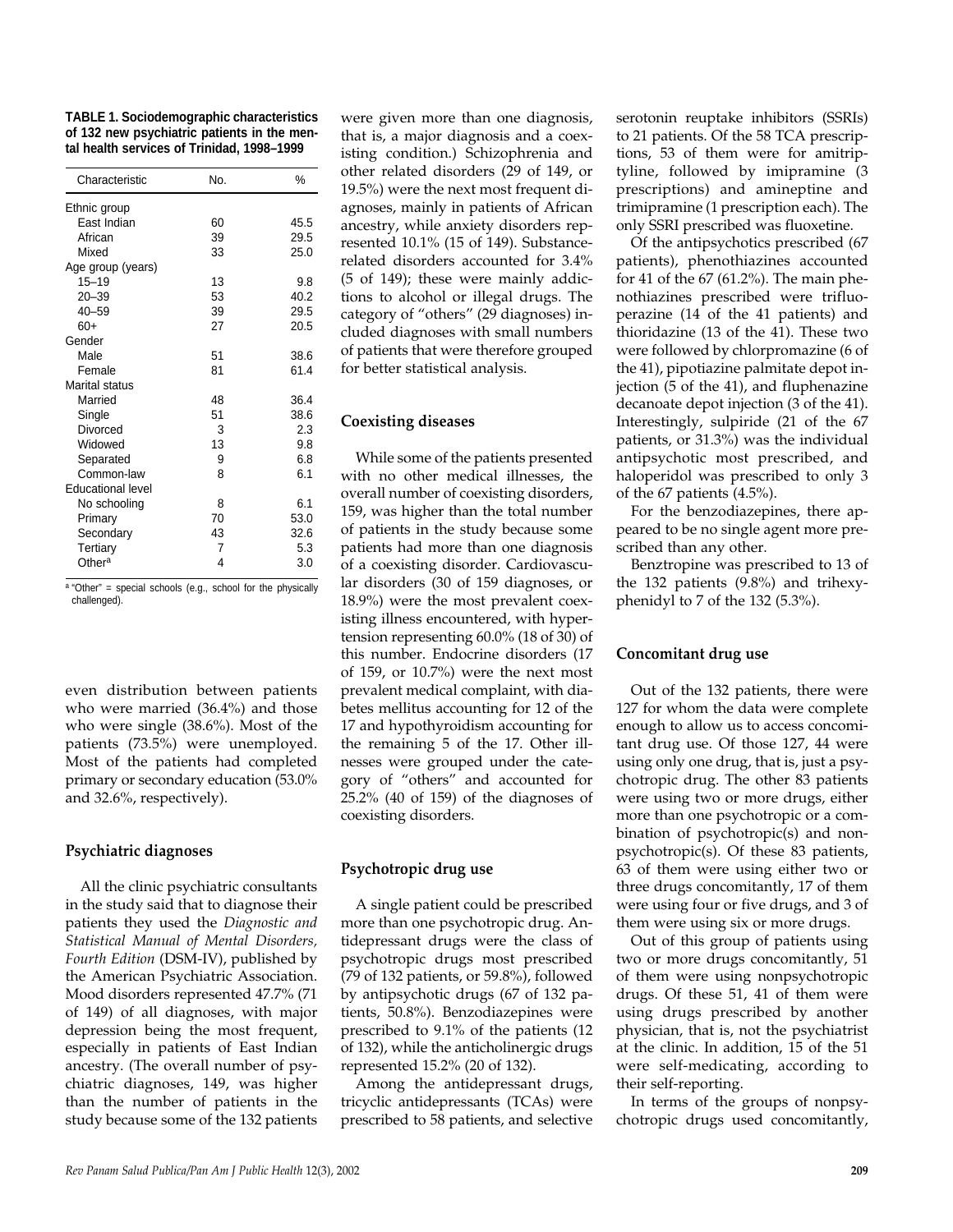| Psychotropic<br>drug | East Indian<br>$(n = 60)$ |      | African<br>$(n = 39)$ |      | Mixed<br>$(n = 33)$ |      |                    |
|----------------------|---------------------------|------|-----------------------|------|---------------------|------|--------------------|
|                      | No.                       | %    | No.                   | %    | No.                 | %    | $P$ value          |
| Antidepressants      |                           |      |                       |      |                     |      | 0.005 <sup>a</sup> |
| <b>TCAs</b>          | 34                        | 56.7 | 16                    | 41.0 | 8                   | 24.2 |                    |
| <b>SSRIS</b>         | 9                         | 15.0 | 2                     | 5.1  | 10                  | 30.3 |                    |
| Antipsychotics       |                           |      |                       |      |                     |      | 0.390              |
| Phenothiazines       | 11                        | 18.3 | 15                    | 38.4 | 15                  | 45.5 |                    |
| <b>Others</b>        | 11                        | 18.3 | 10                    | 25.6 | 5                   | 15.2 |                    |
| Anxiolytics          |                           |      |                       |      |                     |      | N <sub>Ab</sub>    |
| Benzodiazepines      | 5                         | 8.3  | $\overline{4}$        | 10.3 | 3                   | 9.1  |                    |
| Anticholinergics     |                           |      |                       |      |                     |      | 0.970              |
| Trihexyphenidyl      | 2                         | 3.3  | 3                     | 7.7  | 2                   | 6.1  |                    |
| Benztropine          | 5                         | 8.3  | $\overline{4}$        | 10.3 | 4                   | 12.1 |                    |

**TABLE 2. Use of psychotropic drugs, by ethnicity, among 132 new psychiatric patients in the mental health services of Trinidad, 1998-–1999** 

a Statistically significant.

**b A P value was not computed for anxiolytics since only one group (benzodiazepines) was used in the study.** 

the most common were antihypertensives, followed by antidiabetics and nonsteroidal anti-inflammatory drugs.

#### **Psychotropic drug utilization and sociodemographic characteristics**

**Ethnicity.** Table 2 shows the patterns found in terms of the prescribing of psychotropic drugs by ethnicity. Only one difference was statistically significant; that was for the prescribing of antidepressants. Persons of African or East Indian descent were prescribed SSRIs less often than were persons of mixed ethnicity.

**Age group.** There were no statistically significant differences in the prescribing of psychotropic drugs by age group (Table 3). However, there was a trend of prescribing TCAs at a higher rate than SSRIs for those 40–59 and those 60 and older.

**Gender.** Female patients were prescribed antidepressants more than they were antipsychotics, while the reverse was true for males (Table 4). TCAs were prescribed much more frequently than were SSRIs, to both males and females. For males, the prescribing of phenothiazines was much greater than that of other antipsychotics, but for females there was only a small difference. The rate of benzodiazepine prescribing for females was about twice the rate for males. Conversely, anticholinergic prescriptions were about twice as common for men as they were for women.

#### **Smoking**

Of the 132 patients, 99 of them (75.0%) were nonsmokers, and 23 of the 132 (17.4%) were reportedly smoking 24 or more cigarettes per day. Of these 23 heavy smokers, 14 of them were given antidepressant prescrip-

|                    |     | $15 - 19$<br>$(n = 13)$ |     | $20 - 39$<br>$(n = 53)$ |     | $40 - 59$<br>$(n = 39)$ |     | $60+$<br>$(n = 27)$ |           |
|--------------------|-----|-------------------------|-----|-------------------------|-----|-------------------------|-----|---------------------|-----------|
| Psychotropic Drugs | No. | $\%$                    | No. | %                       | No. | %                       | No. | %                   | $P$ value |
| Antidepressants    |     |                         |     |                         |     |                         |     |                     | 0.236     |
| <b>TCAs</b>        | 2   | 15.4                    | 20  | 37.7                    | 23  | 59.0                    | 13  | 48.1                |           |
| <b>SSRIs</b>       | 2   | 15.4                    | 11  | 20.8                    | 6   | 15.4                    | 2   | 7.4                 |           |
| Antipsychotics     |     |                         |     |                         |     |                         |     |                     | 0.206     |
| Phenothiazines     | 3   | 23.1                    | 22  | 41.5                    | 6   | 15.4                    | 10  | 37.0                |           |
| <b>Others</b>      | 5   | 38.5                    | 9   | 17.0                    | ⇁   | 17.9                    | 5   | 18.5                |           |
| Anxiolytics        |     |                         |     |                         |     |                         |     |                     | a         |
| Benzodiazepines    | 0   | 0.0                     | 7   | 13.2                    | 4   | 10.3                    |     | 3.7                 |           |
| Anticholinergics   |     |                         |     |                         |     |                         |     |                     | b         |
| Trihexyphenidyl    |     | 7.7                     | 5   | 9.4                     |     | 2.6                     | 0   | 0.0                 |           |
| Benztropine        | 3   | 23.1                    | 5   | 9.4                     | 4   | 10.3                    |     | 3.7                 |           |

**TABLE 3. Prescribing of psychotropic drugs by age (years) among 132 new psychiatric patients in the mental health services of Trinidad, 1998–1999**

<sup>a</sup> A P value was not computed for anxiolytics since only one group (benzodiazepines) was used in the study. b A P value was not calculated for the anticholinergics because one of the cell values was 0.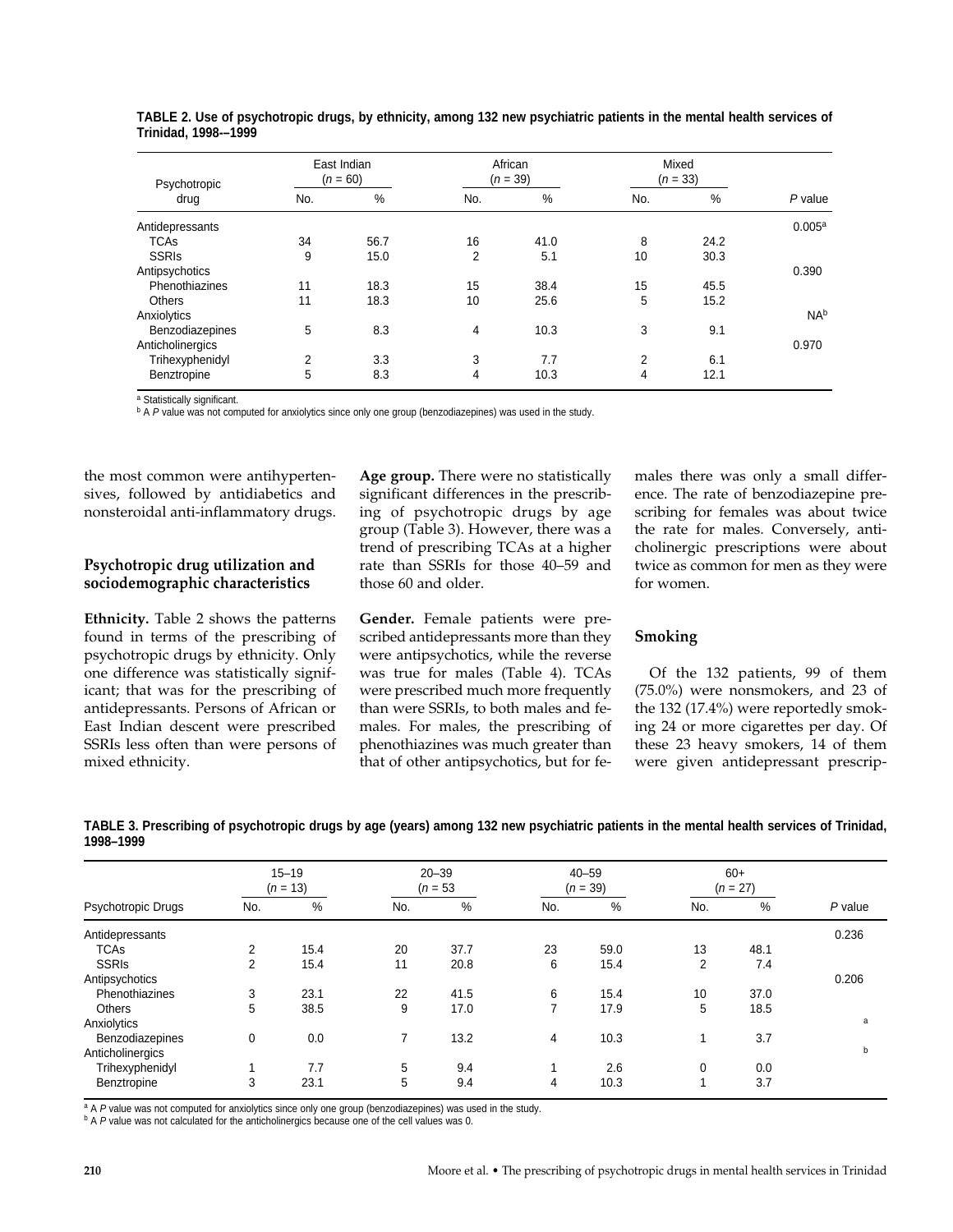|  | TABLE 4. Prescribing of psychotropic drugs by gender among 132 new psychiatric patients |  |  |  |
|--|-----------------------------------------------------------------------------------------|--|--|--|
|  | in the mental health services of Trinidad. 1998–1999                                    |  |  |  |

|                    | Male<br>Female<br>$(n = 81)$<br>$(n = 51)$ |      |     |      |           |
|--------------------|--------------------------------------------|------|-----|------|-----------|
| Psychotropic drugs | No.                                        | %    | No. | %    | $P$ value |
| Antidepressants    |                                            |      |     |      | 0.294     |
| <b>TCAs</b>        | 18                                         | 35.3 | 40  | 49.4 |           |
| <b>SSRIs</b>       | 4                                          | 7.8  | 17  | 21.0 |           |
| Antipsychotics     |                                            |      |     |      | 0.148     |
| Phenothiazines     | 23                                         | 45.1 | 18  | 22.2 |           |
| <b>Others</b>      | 10                                         | 19.6 | 16  | 19.8 |           |
| Anxiolytics        |                                            |      |     |      | a         |
| Benzodiazepines    | 4                                          | 7.8  | 8   | 15.7 |           |
| Anticholinergics   |                                            |      |     |      | 0.418     |
| Trihexyphenidyl    | 5                                          | 9.8  | 2   | 2.5  |           |
| Benztropine        | 6                                          | 11.8 | 7   | 8.6  |           |

a A P value was not computed for anxiolytics since only one group (benzodiazepines) was used in the study.

tions; 8 received TCAs and 6 received SSRIs.

Antipsychotic prescriptions were given to 13 of the 23 heavy smokers. In addition, benzodiazepine was prescribed to 5 of the 23.

Anticholinergics were mostly prescribed to nonsmokers.

#### **Drug interactions**

We identified 20 potential drug-drug interactions among the 83 patients who were prescribed more than one drug concomitantly. Most of these potential interactions were of moderate clinical significance. Cases of psychotropic prescriptions for patients with coexisting diseases were found, which could predispose to adverse reactions. These patients require close monitoring or use of an alternative drug.

#### **DISCUSSION**

The study of psychotropic drug prescription in new patients is important since the initial treatment selected is of significance for therapeutic success and patient compliance. Therefore, treatment should be carefully chosen by weighing the relative risks and benefits of different therapeutic regimens on the basis of an evaluation of the

condition of the patient and the need for patient-specific treatment.

Our study found that antidepressant drugs were the most-prescribed psychotropic drug, followed by antipsychotic drugs. This is in accordance with the fact that depression and schizophrenia had the highest reported morbidity rates among these patients. Patients of East Indian ancestry were prescribed significantly more antidepressants since depression was more frequently diagnosed in this ethnic group. Patients of African ancestry received more antipsychotics since they were more frequently diagnosed with schizophrenia. Females presenting to the clinics were diagnosed more frequently with depression and males with schizophrenia, which also explains why antidepressants rather than antipsychotics were prescribed more for females.

Psychiatrists in Trinidad are still prescribing TCAs over SSRIs for their patients. This may be due to three factors: 1) the erratic and inconsistent availability of SSRIs in some clinics (the medication does not always reach the public clinics on a timely basis), 2) the higher cost of SSRIs (but as these drugs are provided free of charge to the patients in the clinics, the limiting factor could be the cost of importing and distributing them), and 3) psychiatrists are more accustomed to or more

comfortable with prescribing the traditional agents.

Both SSRIs and TCAs have been reported as having similar onset of action and therapeutic efficacy. The benefit with SSRIs seems to be the lower incidence of side effects (lack of sedative, anticholinergic, and hypotensive effects); the wider therapeutic index, making them safer in terms of possible overdose; and the once-daily dosing, which may improve patient compliance (4–6). The prescription of SSRIs was significantly lower than that of TCAs in patients of African ancestry as compared with persons of East Indian heritage. Some psychiatrists in the Caribbean believe that fluoxetine is less efficacious in patients of African heritage; this may explain the lower use of SSRIs in patients of this ethnic group in our sample.

Amitriptyline was the TCA most prescribed, although 6 of the 7 outpatient clinic pharmacies had imipramine available during the period of research. Fluoxetine was the only SSRI prescribed, as it is the only SSRI available in the clinics. There was a trend of prescribing TCAs more often to patients aged 40–59 and 60+. This occurs despite the recommendation of SSRIs for elderly people because of the increased potential for significant clinical problems with the anticholinergic side effects of TCAs (7, 8).

There is also a clear preference by psychiatrists in Trinidad for phenothiazines as compared to other types of typical antipsychotic drugs. Although all typical antipsychotics are equally effective, they differ in their propensity to induce side effects (9). Haloperidol produces less sedation, fewer anticholinergic effects, and fewer cardiovascular effects but at the cost of a higher incidence of extrapyramidal effects. Although no consensus is available, many feel that the side-effect profile of haloperidol is easier for the clinician to manage and is better tolerated by the patient. When analyzing individual drugs, we found that sulpiride was the individual antipsychotic drug most used. While the risk of extrapyramidal side effects is as great as with more-potent drugs, psy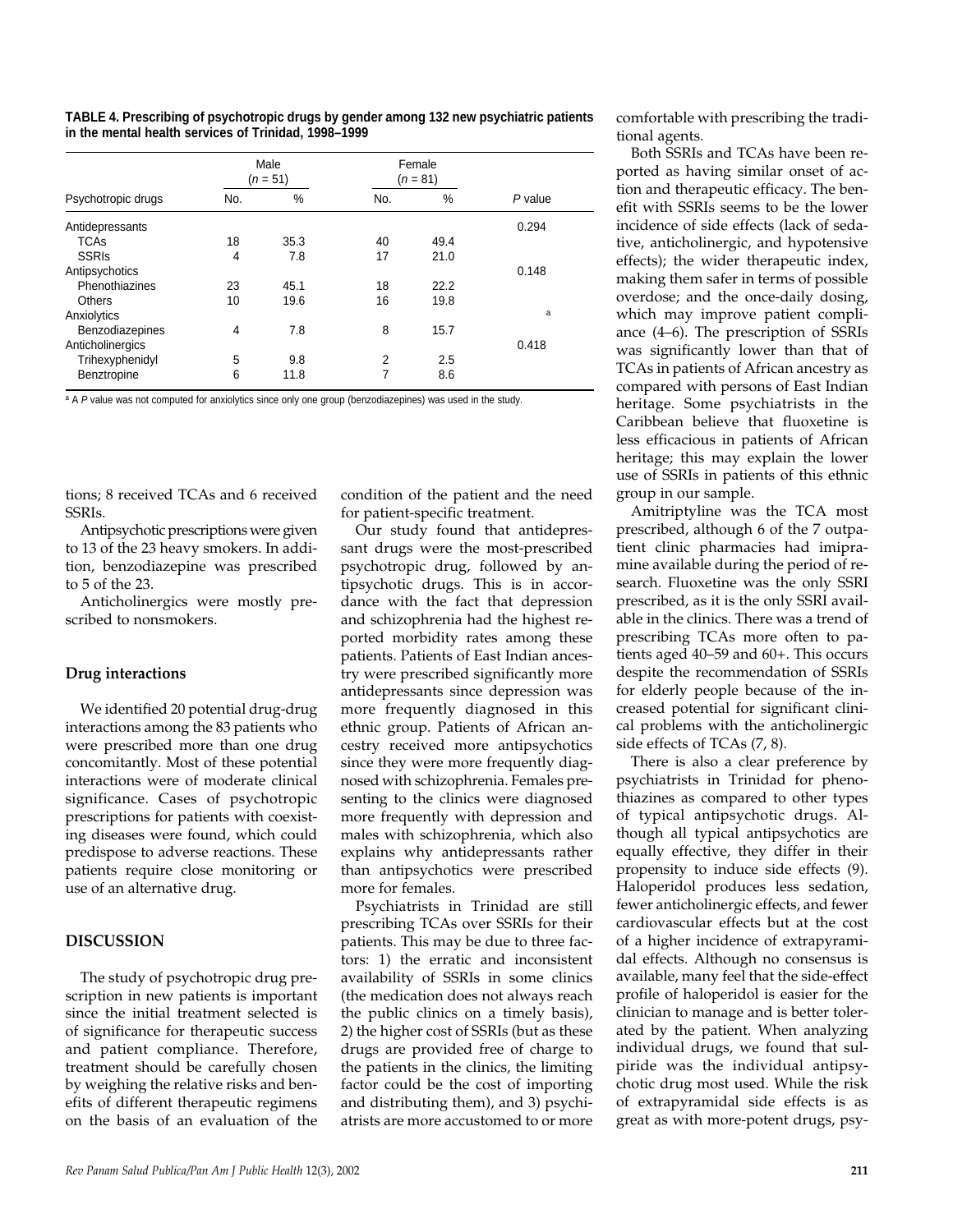chiatrists in Trinidad have commonly found that sulpiride is well tolerated. Antipsychotic depot injections are usually not recommended for patients at the first presentation. However, if the patient lacks insight into the illness and will clearly be noncompliant, it may be prescribed. This was done for one-fifth of the patients for whom antipsychotics were prescribed.

While the prescription of classes of antipsychotics was not significantly different among the ethnic groups, there was a trend to prescribe phenothiazines more frequently to patients of mixed ethnicity. Sulpiride and haloperidol were the individual drugs prescribed at a higher rate than any single phenothiazine in patients 20–39 years old.

Among the different medications available to treat acute extrapyramidal side effects, benztropine and trihexyphenidyl were used. Given the high rate of acute extrapyramidal side effects among patients receiving antipsychotic medications, especially the elderly, the short-term prophylactic use of anticholinergic drugs may be considered. The benefit of this approach has been demonstrated in several studies (9). The risk is that some patients may be treated unnecessarily. The data in our study show that the use of anticholinergic agents was reserved for only a small number of cases. The number of patients who presented to the clinics with anxiety disorders was small, hence the small number of prescriptions of benzodiazepines.

Comorbid psychiatric conditions or coexisting medical diseases are usually found in psychiatric patients, hence the need to use more than one drug. If more than one drug is chosen, it is recommended that the patient be closely monitored for adverse effects. We found that some patients in our study were prescribed combinations of drugs that could lead to drug-drug interactions, in some cases of moderate clinical significance but in others of highly clinical significance. Although moderately significant interactions are less of a threat than highly significant interactions, it does not mean that

these moderate ones are to be ignored. Other research has found that interactions are likely to occur in some patients; therefore, the potential risk to the patient has to be assessed and appropriate action taken (3).

The use of polypsychopharmacy in our patients was not small. Antipsychotic and antidepressant users were more frequently subjected to polypsychopharmacy than were others. The most prevalent combinations were antipsychotic-antipsychotic and antidepressant-anxiolytic. It has been reported that two antipsychotics are no more effective than a single agent (10, 11). However, the incidence of side effects may increase, including extrapyramidal effects, and thus the possible additional need for anticholinergics to counteract these effects. Additionally, since this is the patient's first visit to the clinic, a trial with a single drug is recommended, and further evaluations would determine the need for any additional steps.

Combinations of antidepressants are sometimes used, although the benefit to be derived from polypharmacy has not been demonstrated in blinded studies and is likely to be outweighed by the increased risk of the combined side effects (12). One combination we found was fluoxetine and a TCA (five patients). It has been reported that fluoxetine may lead to a more rapid down-regulation of postsynaptic betaadrenergic receptors, thus possibly contributing to a faster onset of action of TCAs. However, fluoxetine impairs the hepatic oxidative metabolism of TCAs, which can result in an increase of 100%–300% in TCA plasma concentration as well as an increase in adverse effects, including seizures and delirium (12–15). Fluoxetine was also combined with benzodiazepines in two of the patients in our study. Fluoxetine may decrease the metabolism of benzodiazepines through competitive inhibition at the cytochrome P450 site, resulting in increased levels of benzodiazepines and an increase in their clinical effects (16). Fluoxetine has also been shown to increase the maximum concentration, the area under the curve, and the half-life of alprazolam and to decrease the alprazolam elimination rate constant (17, 18).

The interaction between carbamazepine and fluoxetine (combined in one patient in our study) has been rated as "potentially hazardous," and combined administration of the drugs involved should be "avoided" or only undertaken with caution and appropriate monitoring (19, 20). The seizureconvulsive threshold is lowered by this combination, and also the plasma concentration of carbamazepine could be increased and resultant adverse effects could occur.

Three patients received TCAs while having concomitant treatment with propranolol. This beta-blocker decreases blood flow to the liver, so metabolism of TCAs may decrease, leading to accumulation of TCAs and possible toxicity. The mechanism is not totally understood (21). TCAs also reduce the effects of sublingual nitrates due to the predisposition to dryness of the mouth. This is of moderate clinical significance, and the addition of TCAs to the therapy of patients using nitrates should be carefully assessed and an alternative chosen if possible (22). We found this combination in four patients in our study.

The sedative and anticholinergic effects of either TCAs or phenothiazines may be prolonged and intensified with concomitant use due to the inhibition of the metabolism of both drugs (four patients in our study). The risk of seizures may be increased by lowering the seizure threshold, so drugs should be added or withdrawn with caution. Psychotic depressions respond well to a combination of TCAs and antipsychotic agents, but both agents should be initially administered at lower doses and increased as is clinically indicated. The risk of neuroleptic malignant syndrome may also be increased (23).

The mechanism of the interaction of selected phenothiazines and selected beta-blockers (combined in one patient in our study) is unknown; however, interference with metabolism is a likely possibility. There may be increased plasma levels, with resultant enhanced pharmacological response of each or both drugs as well as increased risk of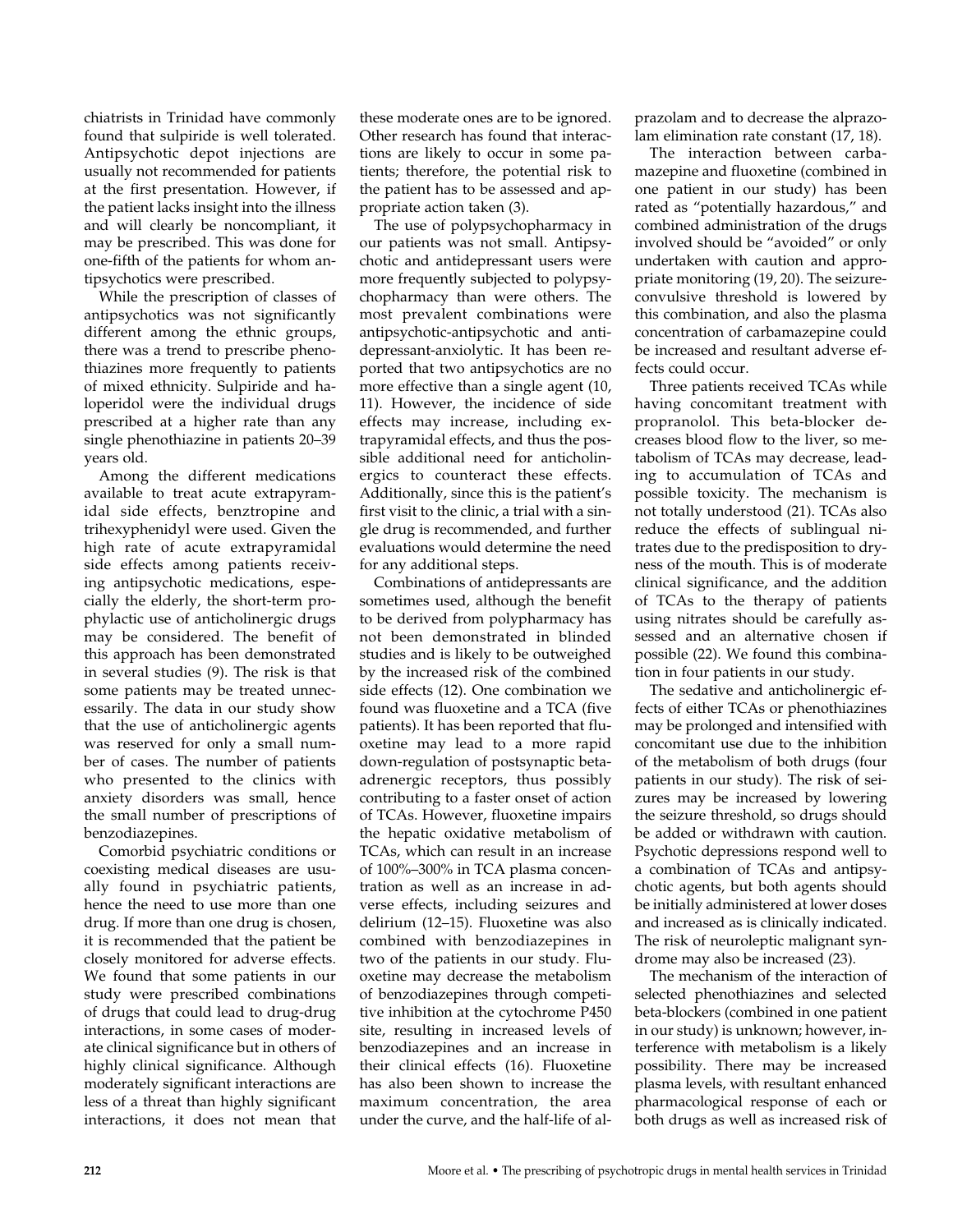toxicity. If both drugs are administered, the dosages should be adjusted as needed based on the patient's response. Serum chlorpromazine or thioridazine concentrations may decrease if beta-blocker therapy is discontinued. Similarly, plasma concentrations of the beta-blockers may decrease if chlorpromazine or thioridazine is discontinued (24, 25).

The concomitant drug use and toxic habits of the patients also have to be considered during the psychiatric interview and before choosing any drug. Many psychiatrists did not take a full drug history from the patients in our study, including that of toxic habits. Many psychotropics are metabolized by the liver, so smokers are at risk of having lower levels of the psychotropic agent by induction of hepatic microsomal enzymes by nicotine (26). As the ability to monitor patient plasma levels of drugs remains unavailable in Trinidad, concomitant drug and cigarette use need to be considered.

## **CONCLUSIONS**

This research study was the first that has been done with the aim of revealing the pattern of psychotropic drug prescribing in psychiatric outpatients in Trinidad. We found psychiatrists' preferences for traditional psychotropic drugs, including TCAs and phenothiazines; moderate use of anticholinergic drugs; polypharmacy in some cases, with probable predisposition to adverse drug reactions; and doctors sometimes not asking about concomitant drug use. Prescription by ethnicity, age, and gender coincided with the morbidity rate encountered in these patients.

Prescription of psychotropic drugs in new patients should be carefully

**REFERENCES**

done since the initial treatment selected is essential for therapeutic success and patient compliance. We encourage a broader use of the newer antidepressants (SSRIs) and antipsychotics, on the basis of an evaluation of the condition of the patient. Independent of which psychotropic drug is used, the presence of concomitant disorders that require pharmacological treatment should be considered in order to reduce adverse drug interactions. Unless justified, polypharmacy should be avoided.

We hope that this knowledge will be helpful in improving future prescribing practices in Trinidad.

**Acknowledgement.** Many thanks go to Dr. D. Simeon, a statistician with the Department of Community Health of The University of the West Indies.

- 1. Pincus HA, Tanielian TL, Marcus SC, Olfson M, Zarin DA, Thompson J, et al. Prescribing trends in psychotropic medications: primary care, psychiatry and other medical specialties. JAMA 1998;279(7): 526–531.
- 2. Voirol P, Robert PA, Meister P, Oros L, Baumann P. Psychotropic drug prescription in a psychiatric university hospital. Psychopsychiatry 1999;32(1):29–37.
- 3. Zucchero FJ, Hogan MJ. Evaluations of drug interactions. St. Louis, Missouri, United States of America: PDS Publishing Co.; 1990.
- 4. Rickels K, Schweizer E. Clinical overview of serotonin reuptake inhibitors. J Clin Psychiatry 1990;51 Suppl B:9–12.
- 5. Dunbar GC, Cohn JB, Fabre LF, Feighner JP, Fieve RR, Mendels J, et al. A comparison of paroxetine, imipramine and placebo in depressed out-patients. Br J Psychiatry 1991;159: 394–398.
- 6. Montgomery SA. Sertraline in the prevention of depression [letter]. Br J Psychiatry 1992;161: 271–272.
- 7. Montgomery SA. Efficacy and safety of the selective serotonin reuptake inhibitors in treating depression in elderly patients. Int Clin Psychopharmacol 1998;13 Suppl 5:S49–54.
- 8. DasGupta K. Treatment of depression in elderly patients: recent advances. Arch Fam Med 1998;7(3):274–280.
- 9. American Psychiatry Association. Practice guideline for the treatment of patients with schizophrenia. Am J Psychiatry 1997;154:4.
- 10. Merlis S, Sheppard C, Collins L, Fiorentino D. Polypharmacy in psychiatry: patterns of dif-

ferential treatment. Am J Psychiatry 1970; 126(11):1647–1651.

- 11. Rosholm JU, Hallas J, Gram LF. Concurrent use of more than one major psychotropic drug (polypsychopharmacy) in out-patients—a prescription database study. Br J Clin Pharmacol 1994;37(6):533–538.
- 12. Vaughan DA. Interaction of fluoxetine with tricyclic antidepressants. Am J Psychiatry 1988;145(11):1478.
- 13. Preskorn SH, Beber JH, Faul JC, Hirschfeld RM. Serious adverse effects of combining fluoxetine and tricyclic antidepressants. Am J Psychiatry 1990;147(4):532.
- 14. Westermeyer J. Fluoxetine-induced toxicity: extent and duration. J Clin Pharmacol 1991; 31(4):388–392.
- 15. Bergstrom RF, Peyton AL, Lemberger L. Quantification and mechanism of the fluoxetine and tricyclic antidepressant interaction. Clin Pharmacol Ther 1992;51(3):239–248.
- 16. Lemberger L, Rowe H, Bosomworth JC, Tenbarge JB, Bergstrom RF. The effect of fluoxetine on the pharmacokinetics and psychomotor responses of diazepam. Clin Pharmacol Ther 1988;43(4):412–419.
- 17. Lasher TA, Fleishaker JC, Steenwyk RC, Antal EJ. Pharmacokinetic-pharmacodynamic evaluation of the combined administration of alprazolam and fluoxetine. Psychopharmacology (Berl) 1991;104(3):323–327.
- 18. Greenblatt DJ, Preskorn SH, Cotreau MM, Horst WD, Harmatz JS. Fluoxetine impairs clearance of alprazolam but not of clonazepam. Clin Pharmacol Ther 1992;52(5):479–486.
- 19. Spina E, Avenoso A, Pollicino AM, Capurti AP, Fazio A, Pisani F. Carbamazepine coadministration with fluoxetine or fluvoxamine. Ther Drug Monit 1993;15(3):247–250.
- 20. Grimsley SR, Jann MW, Carter JG, D'Mello AP, D'Souza MJ. Increased carbamazepine plasma concentrations after fluoxetine coadministration. Clin Pharmacol Ther 1991;50(1): 10–15.
- 21. Stockley IH. Drug interactions. 3rd edition. London: Blackwell Scientific Publications; 1991.
- 22. British Medical Association and Royal Pharmaceutical Society of Great Britain. British National Formulary (BNF). London: BMA and RPSGB; 1998.
- 23. Davies DM. Textbook of adverse drug reactions. 4th edition. New York: Oxford University Press; 1991.
- 24. Miller FA, Rampling D. Adverse effects of combined propranolol and chlorpromazine therapy. Am J Psychiatry 1982;139(9):1198– 1199.
- 25. Silver JM, Yudofsky SC, Kogan M, Katz BL. Elevation of thioridazine plasma levels by propranolol. Am J Psychiatry 1986;143(10): 1290–1292.
- 26. Kelly C, McCreadie RG. Smoking habits, current symptoms, and premorbid characteristics of schizophrenic patients in Nithsdale, Scotland. Am J Psychiatry 1999;156(11):1751–1757.

Manuscript received 16 August 2001. Revised version accepted for publication 7 June 2002.